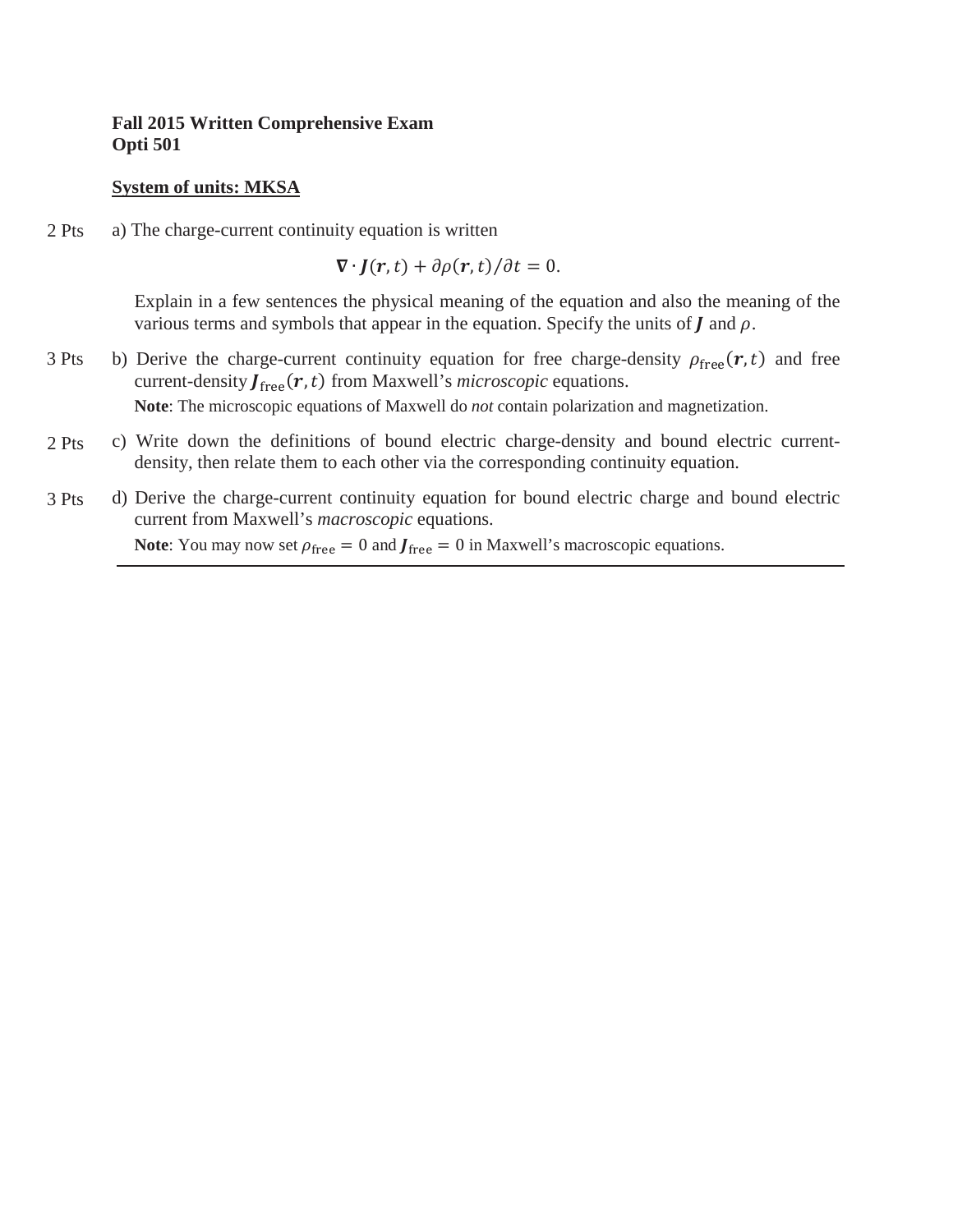### **System of units: MKSA**

A monochromatic, linearly-polarized, homogeneous plane-wave is normally incident on a slab of transparent dielectric material of thickness  $d$  and (real-valued) refractive index  $n$ , as shown.

a) Write expressions for the  $E$ - and  $H$ -fields in the medium of incidence (air), in the dielectric slab, and in the region below the slab, in which the transmitted beam emerges. 3 Pts

> (You may assume  $\mu = 1$ , incident angular frequency = ω, speed of light in vacuum  $c = 1/\sqrt{\mu_0 \epsilon_0}$ , and impedance of free space  $Z_0 = \sqrt{\mu_0/\varepsilon_0}$ .



- b) Match the boundary conditions at the top surface  $(z = 0)$  and at the bottom surface  $(z = -d)$ of the slab in order to arrive at relations among the various unknown parameters. 2 Pts
- c) Find expressions for the Fresnel reflection and transmission coefficients  $\rho = E^{(r)}/E^{(i)}$  and  $\tau = E^{(t)}/E^{(i)}$  in terms of *n*, *d*, *ω*, and *c*. (Note: In air, the incident wavelength is  $\lambda_0 = 2\pi c/\omega$ .) 2 Pts
- d) Under what circumstances will the reflectance  $R = |\rho|^2$  of the slab be at a minimum? What is the value of  $R_{\text{min}}$ ? 2 Pts
- e) When will the reflectance of the slab be at a maximum, and what is the value of  $R_{\text{max}}$ ? 1 Pt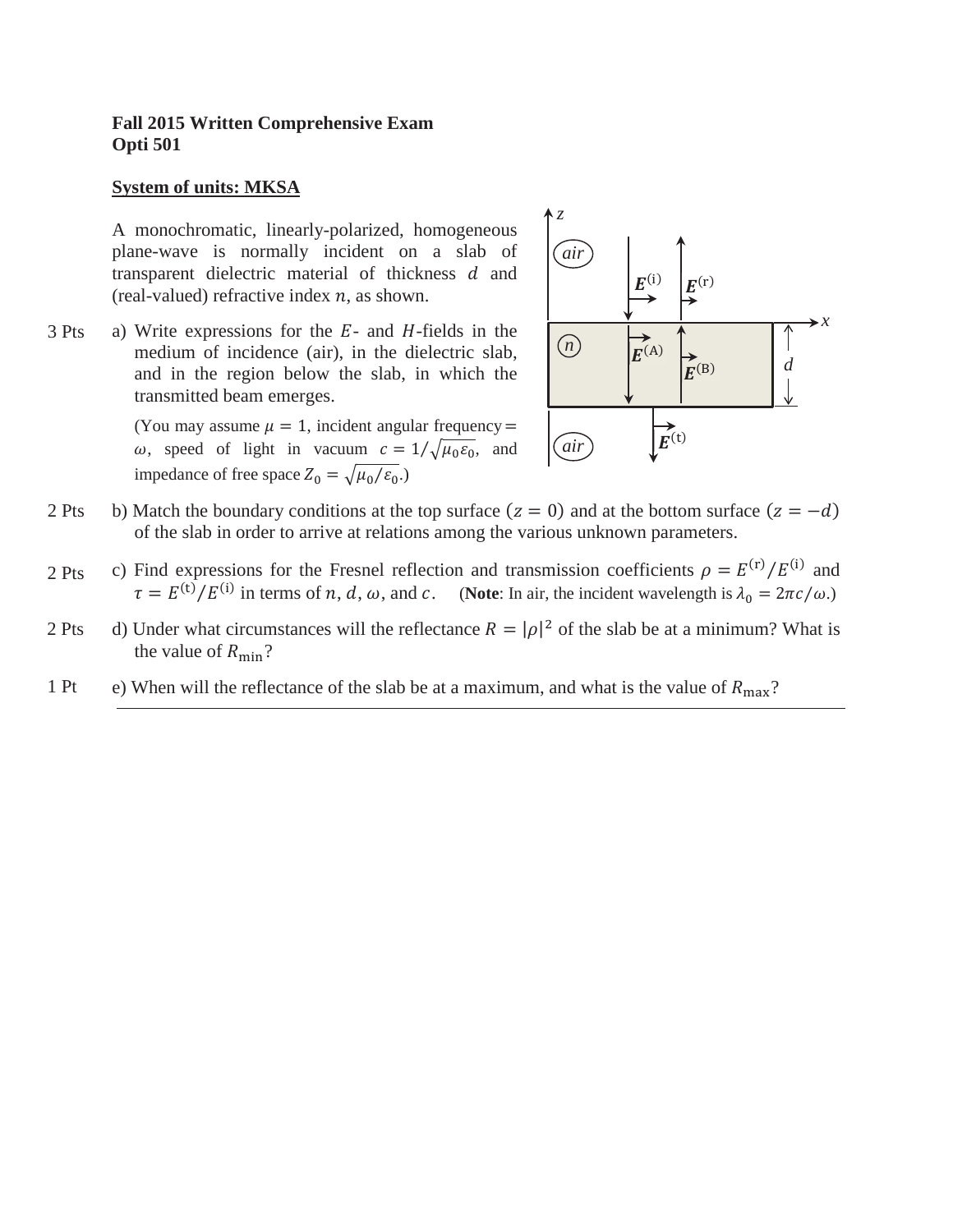## **OPTI502**

A Cassegrain telescope consists of a concave primary mirror followed by a convex secondary mirror. The figure below shows the optical layout with parameters without conic constants.



The aperture stop is located at the primary mirror with a diameter of 150 mm. The field of view of the telescope is +/- 1.0 degrees. The objects are at infinity.

- 1. What are the focal length of this telescope and the image space F/#? (1 point)
- 2. Where are the principal planes of the system? (2 points)
- 3. Where is the paraxial image plane relative to the secondary mirror? (1 point)
- 4. Trace the chief ray and determine chief ray height on the secondary mirror and the maximum image height. (2 point)
- 5. What are the sizes and locations of the entrance pupil and exit pupil? (2 points)
- 6. Where should the aperture stop be moved to achieve image space telecentricity? (1 point)
- 7. If a BK7 glass window (n=1.517) with 20mm thickness is placed in the image space, where is the paraxial image plane? (1 point)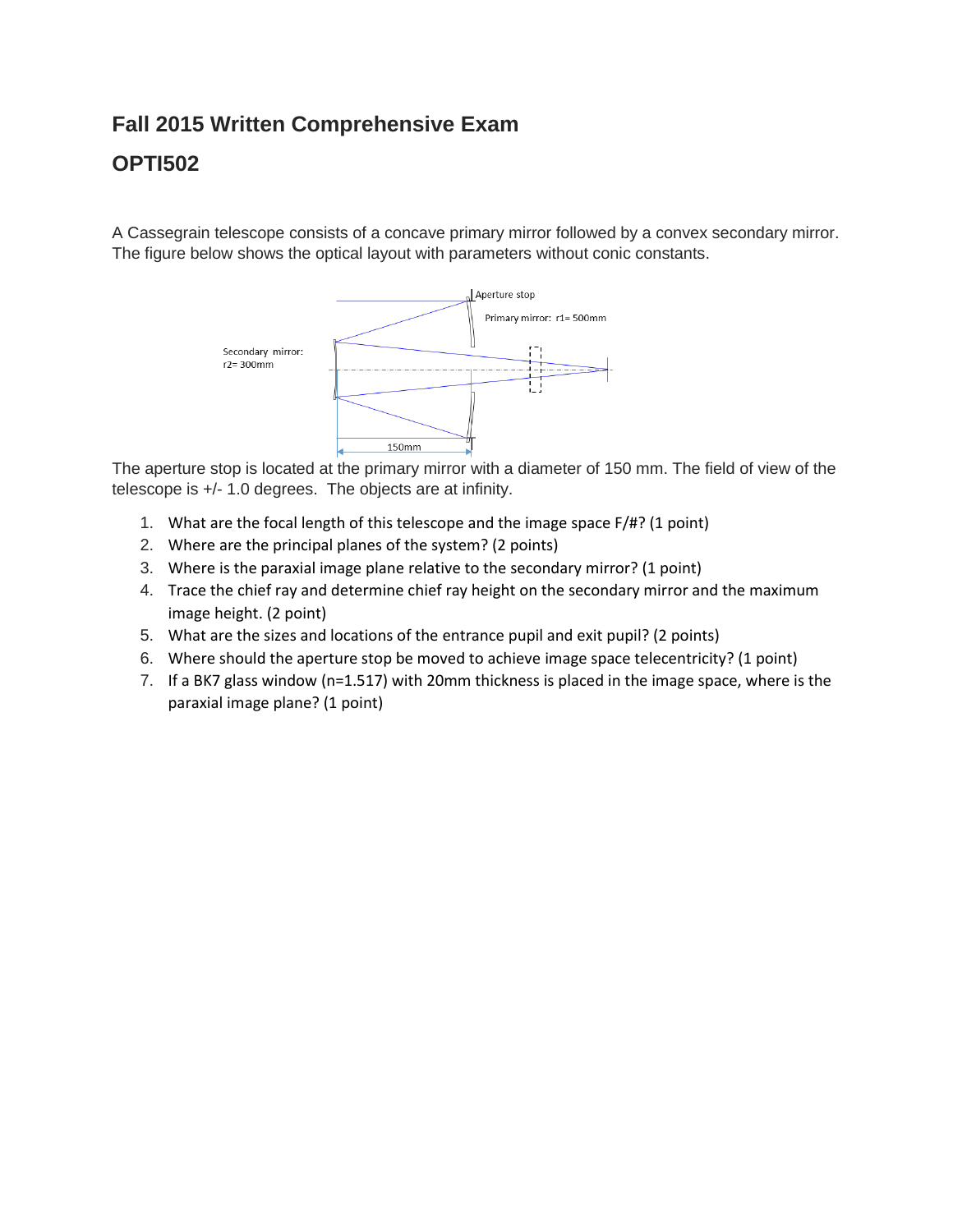### OPTI 502

|             | O           |          | 1          |            | 2          |          | 3                |            | O'       |
|-------------|-------------|----------|------------|------------|------------|----------|------------------|------------|----------|
| £           |             |          | 10.18914   |            | $-5.43647$ |          | 12,4478          |            |          |
| $-\Phi$     |             |          | $-0.09814$ |            | 0.183943   |          | $-0.08034$       |            |          |
|             |             |          |            | 1.01346    |            | 2.77622  |                  | $t'_3$     |          |
|             |             |          |            |            |            |          |                  |            |          |
|             | y(marginal) |          | 3.664487   |            | 3.3        |          | 3.986742         |            | 0        |
| u(marginal) |             | $u_1$    |            | $-0.35965$ |            | 0.247366 |                  | $-0.07291$ |          |
|             |             |          |            |            |            |          |                  |            |          |
| y(chief)    |             |          | $-0.4777$  |            | 0          |          | $\overline{y}_3$ |            | 21.33398 |
| u(chief)    |             | 0.424475 |            | 0.471358   |            | 0.471358 |                  | 0.366232   |          |
|             |             |          |            |            |            |          |                  |            |          |

The spreadsheet above shows a paraxial raytrace for a Cooke triplet with thin lens elements of focal lengths  $f_1$  = 10.18914 mm,  $f_2$  = -5.43647 mm and  $f_3$  = 12.4478 mm, respectively. The spacing between the elements are  $t'_1 = 1.01346$ mm and  $t'_2 = 2.77622$ mm, respectively. The object O is at infinity and the image O' is formed a distance  $t'_3$  after the last element. The paraxial marginal and chief rays have been traced.

- (a) Several of the raytracing values are missing. What at the values of  $u_1$ ,  $\bar{y}_3$  and  $t'_3$ ? (3 Points)
- (b) Where is the aperture stop located? (1 Point)
- (c) Where is the exit pupil located and what is its diameter? (2 Points)
- (d) What is the full field of view of the system? (1 Point)
- (e) Where is the rear principal plane located? (1 Point)
- (f) What is the overall power of the triplet? (1 Point)
- (g) What is the value of the Lagrange Invariant for the system? (1 Point)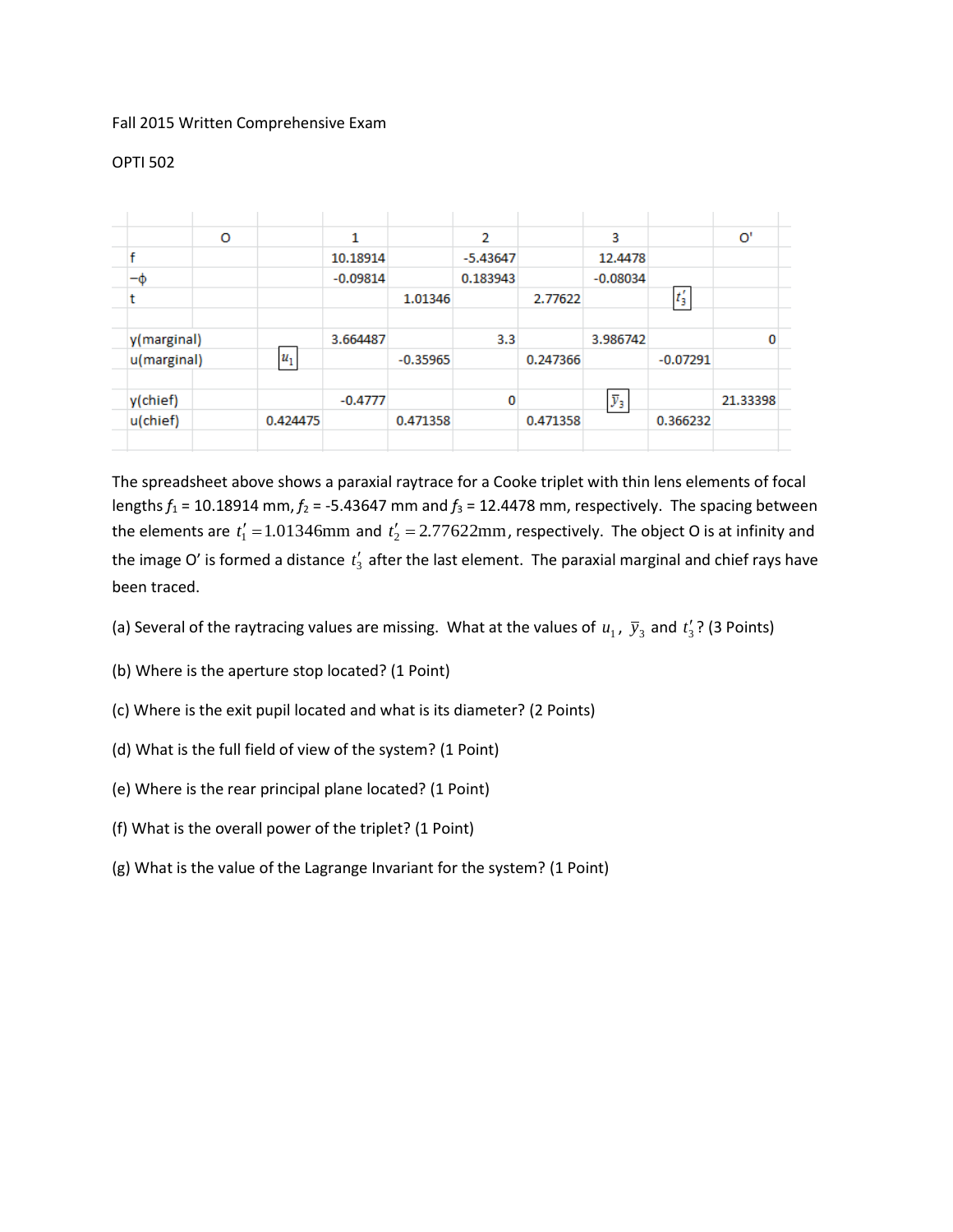### Opti505R Fall 2015

The square aperture shown below is illuminated by an on-axis plane wave with  $\lambda = 488$ nm and amplitude *A* V/m. Inside the square, transmission is unity. Outside of the square is opaque. The material on both sides of the aperture is air.



| Constant                                     |  |  |  |  |  |
|----------------------------------------------|--|--|--|--|--|
| $c$ , speed of light in vacuum               |  |  |  |  |  |
| $\varepsilon_0$ , permittivity of free space |  |  |  |  |  |
| $\mu_0$ , permeability of free space         |  |  |  |  |  |
| $e$ , electronic charge                      |  |  |  |  |  |
| h. Plank's constant                          |  |  |  |  |  |
| $k$ , Boltzman's constant                    |  |  |  |  |  |
| $N_A$ , Avogadro's number                    |  |  |  |  |  |
| $m_e$ , electron mass                        |  |  |  |  |  |
| $m_{\rm p}$ , proton mass                    |  |  |  |  |  |
| <i>m.</i> neutron mass                       |  |  |  |  |  |

a.) (2pts) Approximately how far away from the aperture does the Fraunhofer region start? Describe your reasoning and show equations, if any.

b.) (2pts) Write an expression for the two-dimensional irradiance at a Fraunhofer plane with the proper unit conversion from electric field in  $V/m$  to irradiance in  $W/m<sup>2</sup>$ . Keep constants and variables in their symbolic form. For example, use  $\lambda$ ,  $\pi$ , etc. where appropriate. Use  $z_0$  for the propagation distance and L for the aperture dimension. Other symbols that you may find useful are given in the table.

c.) (2pts) The aperture is used in the exit pupil of an optical system, as shown on the right, where a monochromatic point source at infinity in object space is imaged at the observation plane. Write an expression for the two-dimensional irradiance in the observation plane with the proper unit conversion from electric field in  $V/m$  to irradiance in W/m<sup>2</sup>. Like in (b), keep constants and variables in their symbolic form. You may assume that the electric field amplitude illuminating the aperture is *A* V/m.

d.) (4pts) Two polarizers are placed in the aperture as shown at the right. Their transmission axes (TAs) are indicated by thick double arrows. Repeat (c) with the modified aperture. You may assume that the polarizers are perfect, so that they do not transmit any polarization components perpendicular to TA. (Hint: Assume that the point source is unpolarized.)



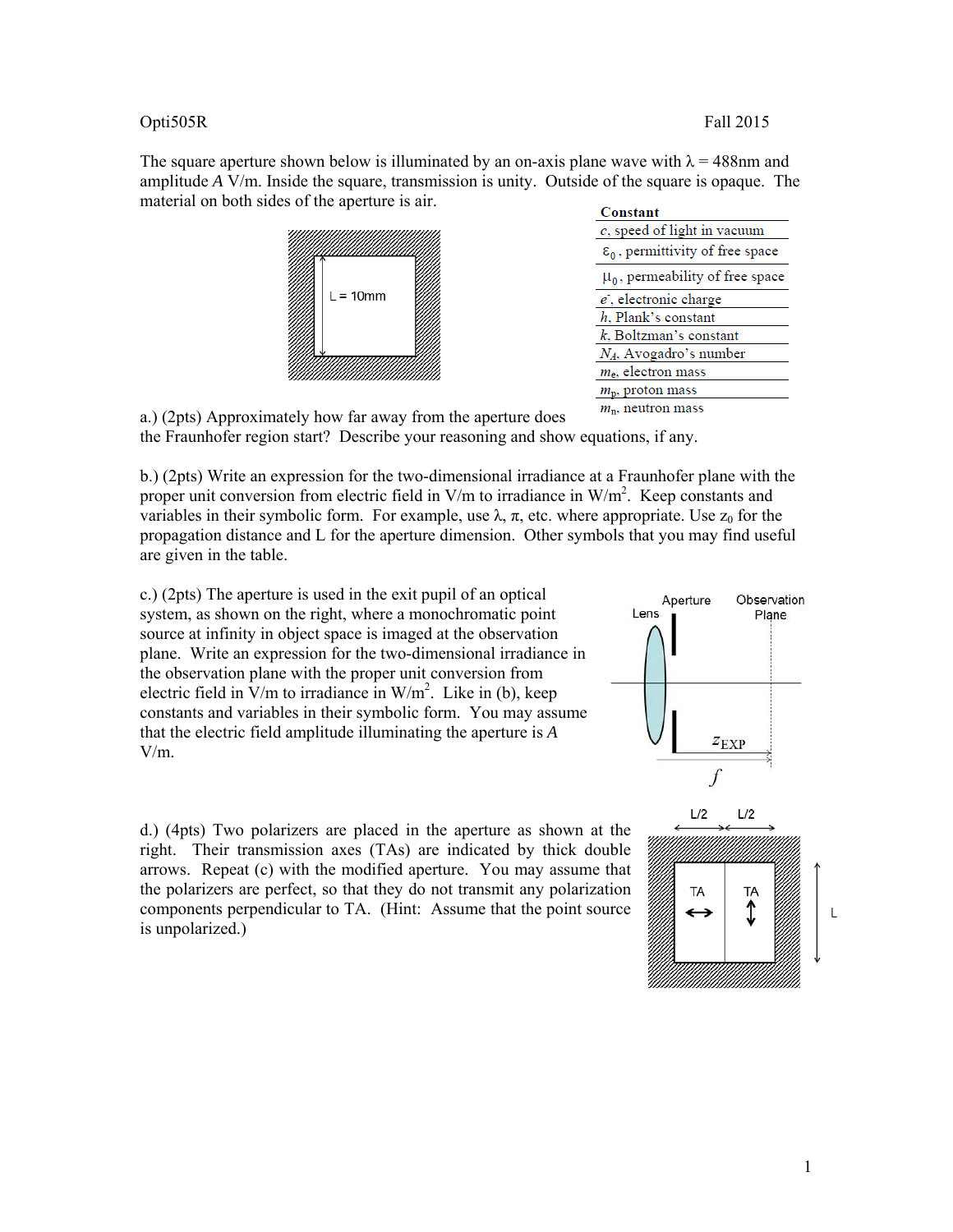OPTI 505R PRELIM EXAM FALL 2015

**Note**: You may use the small angle approximation as justified.

Consider the following Twyman-Green interferometer setup for measuring a test optic in one of the arm and an optical flat in the reference arm. For a monochromatic point source



illumination one can observe fringes in the observation plane, where the fringe pattern is a function of the test optic surface. Let us consider a glass wedge as the test optic, with a wedge angle of  $\theta$  and refractive index  $n_w$ . Assume that the bottom surface (facing the beamsplitter) of the wedge is AR coated and reflection from that surface is negligible. You may also assume that the wedge bottom surface is parallel to the reference mirror surface in the unfolded path.

(a) What interference pattern would be observed in the observation plane (x-direction)? Express mathematically.

[2 points]

(b) What is the fringe period (along x-axis) as a function of wedge angle  $\theta$  and refractive index  $n_w$  and illumination wavelength  $\lambda$ ?

[2 points]

(c) Find the wedge angle  $\theta$  if the fringe period is  $\Lambda_x = 2\mu m$ , given  $\lambda = 500nm$  and  $n_w = 1.5$ [2 points]

(d) For a quasi-monochromatic source with a rectangular power spectrum profile of spectral width  $\Delta \lambda = 10nm$ , sketch the fringe visibility (along x-axis) in the observation plane. Assume a center wavelength  $\lambda_o = 550nm$ ,  $n_w = 1.5$  and  $\theta = 5$  deg and the glass beamsplitter dispersion effects are negligible over the source spectral width.

[4 points]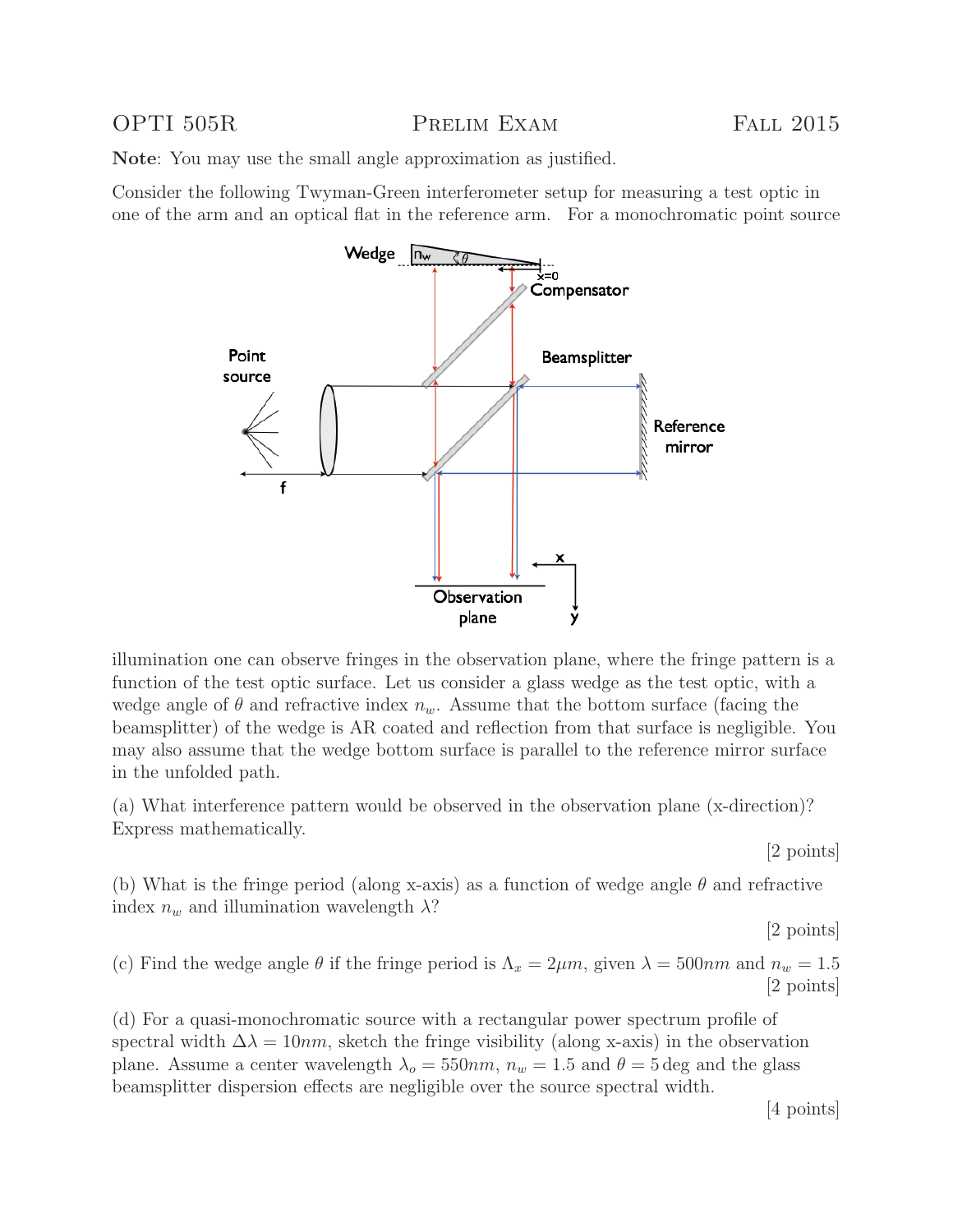### **Fall 2015 Comprehensive Exam OPTI 507**

Within the Lorentz oscillator model, the dielectric function reads (for simplicity, we neglect damping in this problem)

$$
\varepsilon(\omega) = \varepsilon_{\infty} - \frac{\omega_{pl}^2}{\omega^2 - \omega_0^2}
$$

A slight modification of this dielectric function, sometime used as a very simply model for an optical gain medium, is given by the following dielectric function

$$
\varepsilon(\omega) = \varepsilon_{\infty} + \frac{\omega_{pl}^2}{\omega^2 - \omega_0^2}
$$

For this modified dielectric function, determine the numerical values of  $\omega_T$  and  $\omega_L - \omega_T$ . Also, plot  $\varepsilon(\omega)$ , carefully labeling all special points and asympotics and making sure one can see whether  $\varepsilon_0$  is larger than  $\varepsilon_{\infty}$  (your plot does not have to be to scale!), determine the width of the stop band (or reststrahlen band) in units of  $s^{-1}$  and indicate it in your plot, and indicate in your plot the regions of normal and anomalous dispersion . Assume  $\varepsilon_{\infty} = 12$ ,  $\omega_{pl} = 2 \times 10^{12} s^{-1}$ ,  $\omega_0 = 5 \times 10^{15} s^{-1}$ .

(10 points)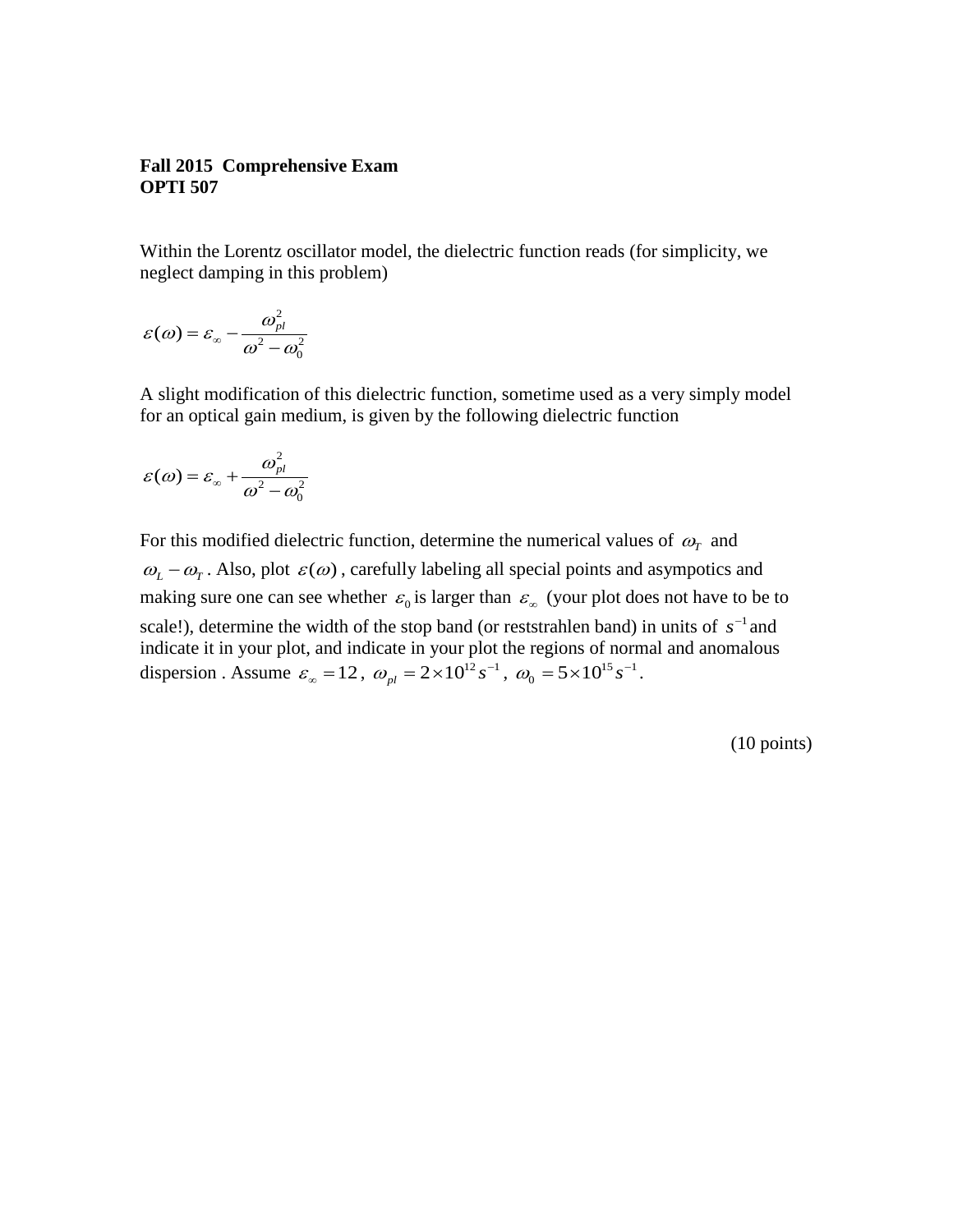### **Fall 2015 Comprehensive Exam OPTI 507**

Assume you have a direct-gap semiconductor with a first-class dipole allowed transition and an electron effective mass of  $m_e = 0.8m_0$  and hole effective mass of  $m_h = 1.4m_0$ where  $m_0$  is the electron mass in vacuum.

Furthermore, assume you have measured the energies of the 2s and 3s exciton to be

$$
E_{2s} = 1.611 \text{eV}
$$

$$
E_{3s} = 1.612 \text{eV}
$$

Determine the exciton Bohr radius and the band gap of the semiconductor.

Hint, you can use the following relation for the exciton binding energy:

$$
E_B = \frac{\hbar^2}{2m_r a_B^2}
$$

(You may use  $\hbar^2$  $/m_0 = 7.62 \text{ eV } \text{\AA}^2.$ 

(10 points)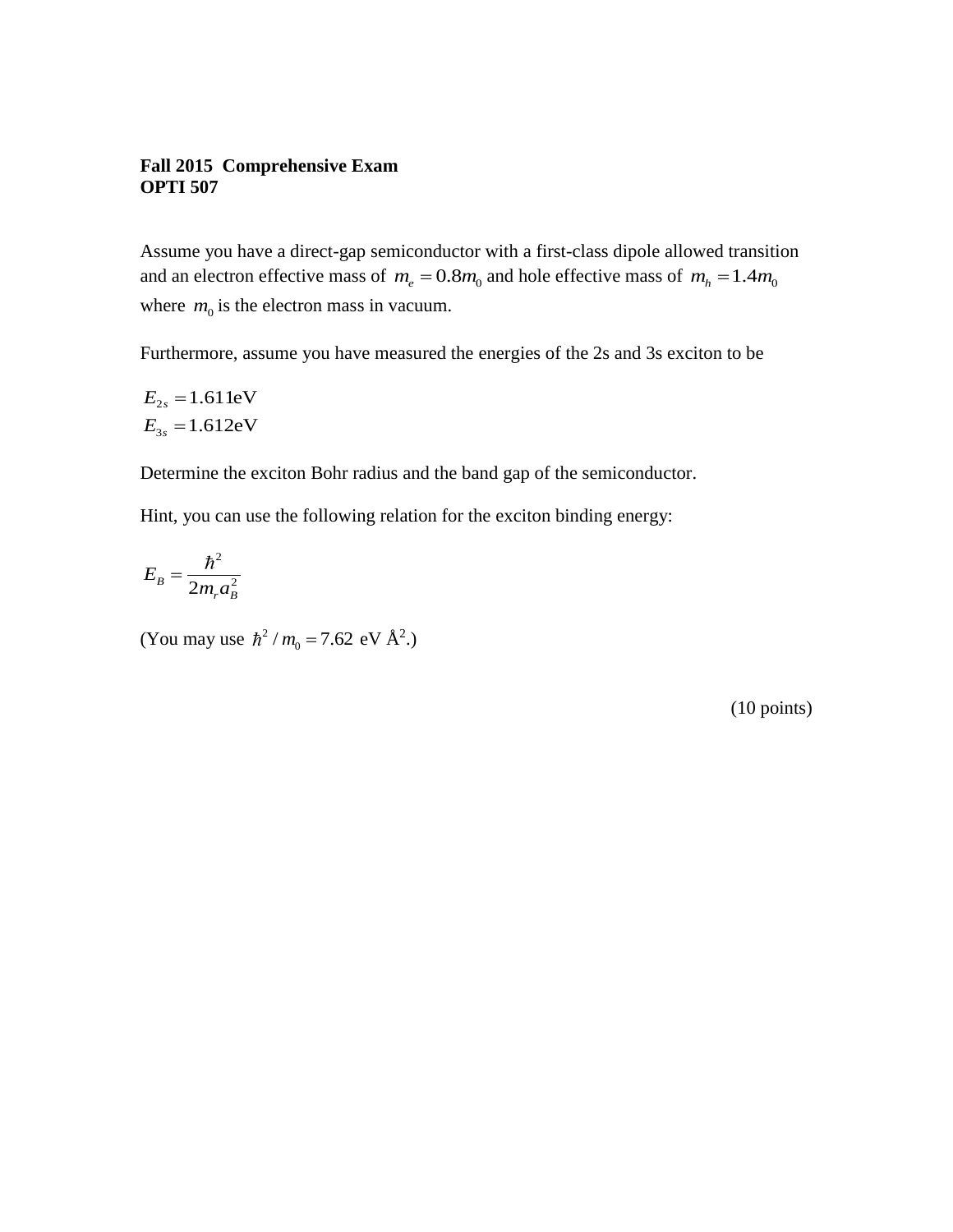In this problem we consider the electromagnetic field of a single mode of an optical cavity. The field has an optical frequency  $\omega$ . The state of the field is described in terms of photon number states  $|n\rangle$ , where n represents the number of photons in state  $|n\rangle$ . These states are eigenstates of the photon number operator  $\hat{N}$  such that  $\hat{N}|n\rangle = n|n\rangle$ , and therefore they are also eigenstates of the field Hamiltonian  $\hat{H} = \hbar \omega \hat{N} + \hbar \omega/2$ . Below, you will work with  $\hat{N}$  as well as the photon annihilation operator  $\hat{a}$ . Recall that  $\hat{a}|n\rangle = \sqrt{n} |n-1\rangle$  for  $n > 0$ , and  $\hat{a}|0\rangle = 0$ .

For the following questions, you will use a superposition of photon number states that is defined as

$$
|\psi\rangle=\frac{1}{2}|0\rangle+c|2\rangle+\frac{i}{2}|4\rangle,
$$

where  $c$  is a scalar.

 $(a - 1.5 \text{ pt})$  Specify a number for c so that  $|\psi\rangle$  is properly normalized. You will use this number for c in the remainder of this problem.

 $(b - 1 \text{ pt})$  Is  $|\psi\rangle$  an energy eigenstate of the field? Briefly justify your answer.

 $(c - 1$  pt) Suppose you could measure the number of photons in the field. Specify the probabilities of exactly measuring 0, 1, 2, 3, and 4 photons.

 $(d-1$  pt) Calculate  $\langle N \rangle$ , the expectation value for the number of photons in the field.

 $(e - 1 pt)$  Calculate  $\langle \hat{N}^2 \rangle$ .

 $(f - 1.5 \text{ pt})$  Calculate  $\Delta \hat{N}$ , the uncertainty in photon number.

 $(g - 1.5 \text{ pt})$  Suppose that exactly one photon is removed from the field, possibly by leaking through one of the cavity mirrors and then being measured with a detector. The new state of the field can be determined by acting on  $|\psi\rangle$  with the photon annihilation operator  $\hat{a}$ . Calculate  $\hat{a}|\psi\rangle$ , and then renormalize your answer. We will let this new state, when properly normalized, be called  $|\phi\rangle$ ; you are to use this new state in the remaining questions.

 $(h - 1 \text{ pt})$  Calculate  $\langle N \rangle$  for the state  $|\phi\rangle$ .

 $(i - 0.5 \text{ pt})$  What is the probability of measuring that there are exactly 2 photons in the state  $|\phi\rangle$ ?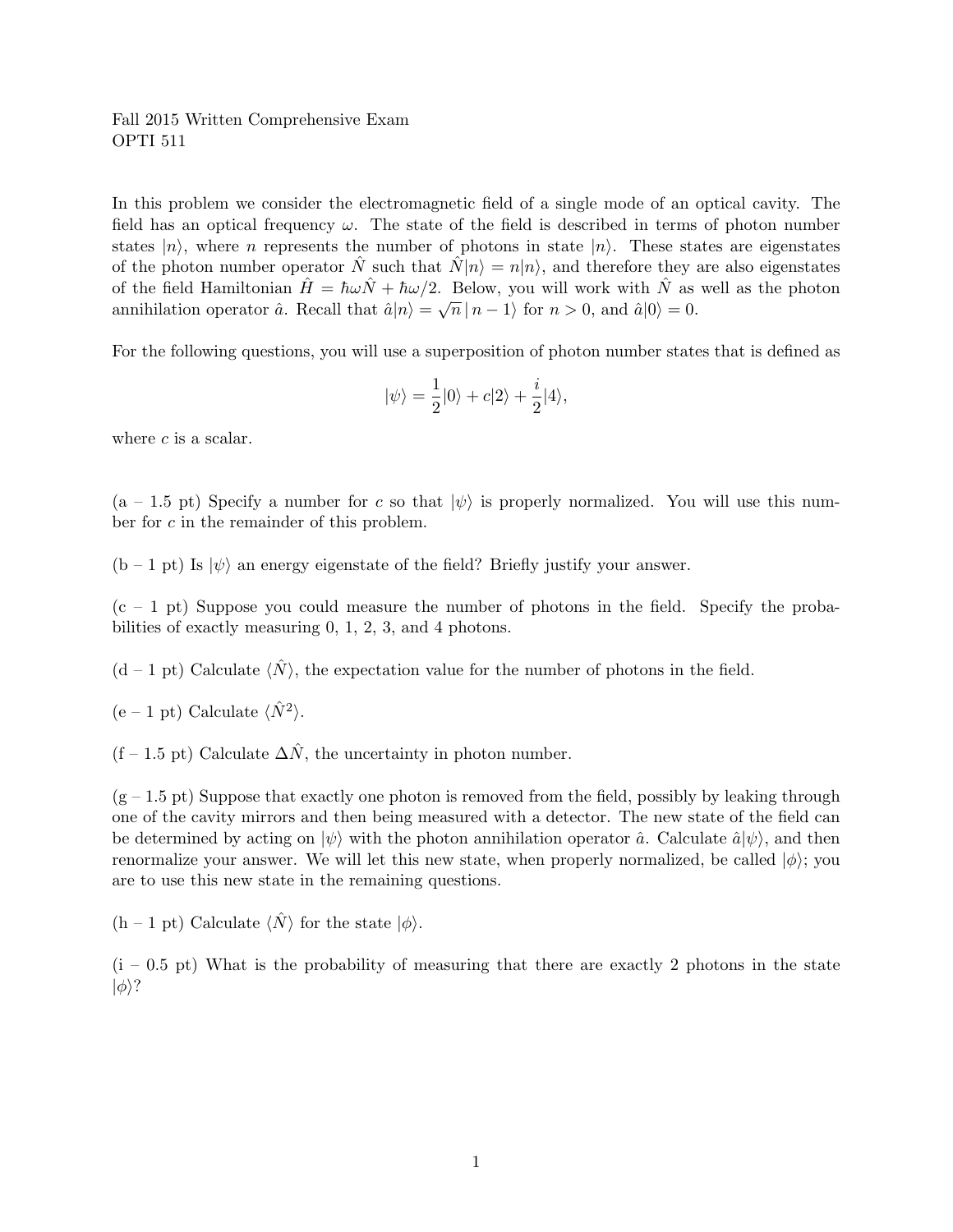Fall 2015 Comprehensive Exam 511R

The Hamiltonian for an electron at rest in a uniform and constant magnetic field oriented along the  $\hat{z}$  axis  $(B_z)$  can be written as:

$$
\hat{H} = -\gamma B_z \hat{S}_z \tag{1}
$$

where  $\gamma$  is the gyromagnetic ratio. Suppose at time  $t = 0$  the electron is in the spin state:

$$
\chi = a_1 \left( \begin{array}{c} i \\ 2 \end{array} \right)
$$

This state vector is written in the basis of eigenstates of the  $\hat{S}_z$  operator.

**a.** (1 pt) Solve for the normalization coefficient  $a_1$ .

**b.** (1 pt) Write the 2x2 matrix associated with the  $\hat{S}_z$  operator.

c. (1 pt) What is the energy difference between the two energy eigenstates?

d. (1 pt) If a measurement of the angular momentum along the z direction is performed, what is the probability of measuring  $+\hbar/2$ ?

e. (1 pt) Write an expression for the *time dependent* state vector,  $\chi(t)$ .

f. (2 pts) Calculate the expectation value,  $\langle S_z \rangle$ , of the electron spin angular momentum along the  $z$  axis for all times  $t$ .

**g.** (3 pts) Calculate the expectation value,  $\langle S_x \rangle$ , of the electron spin angular momentum along the  $x$  axis for all times  $t$ .

Recall that:

$$
\hat{S}_x = \frac{\hbar}{2} \begin{pmatrix} 0 & 1\\ 1 & 0 \end{pmatrix} \tag{2}
$$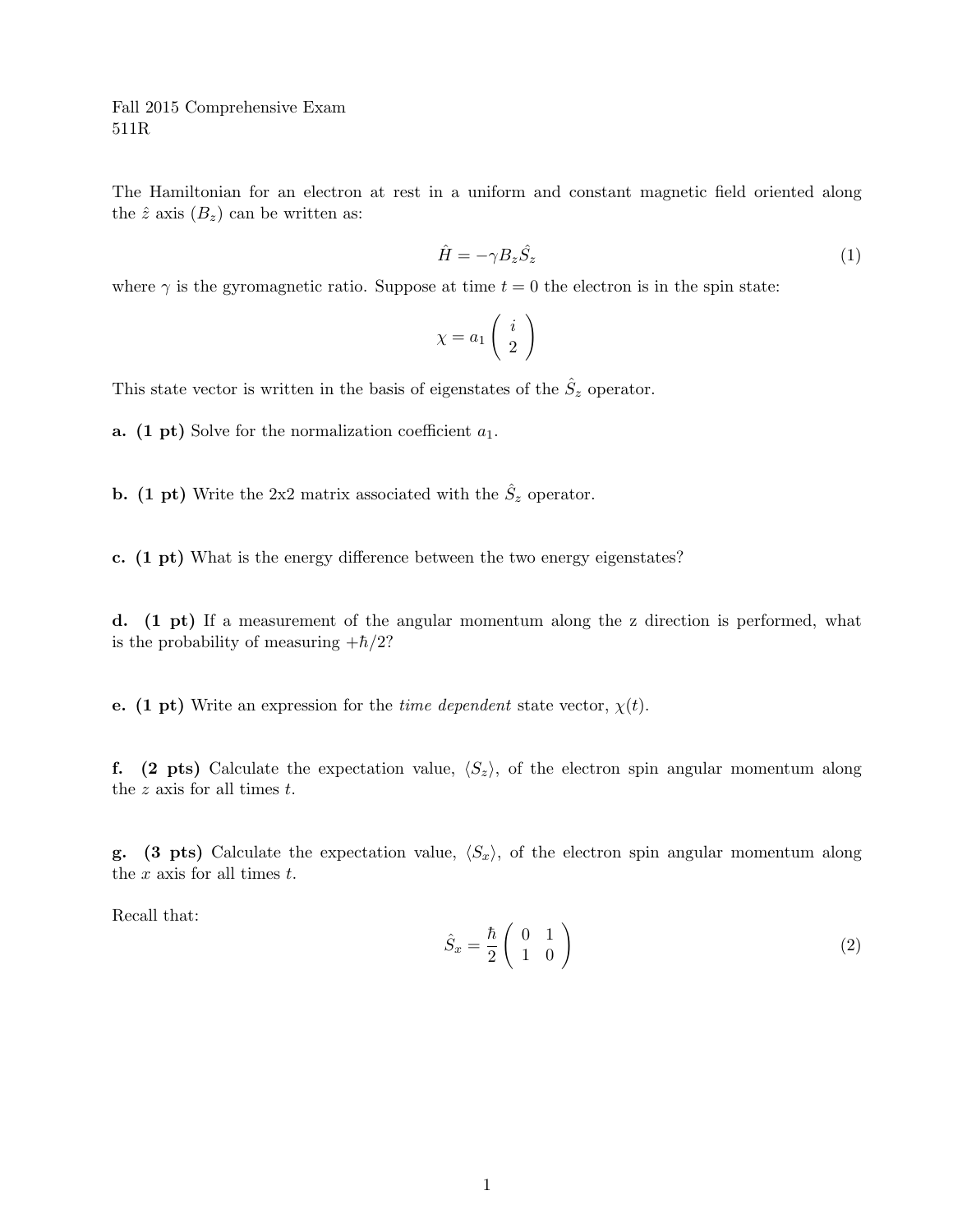Fall 2015 Written Comprehensive Examination OPTI-537

Answer the following questions related to solid-state physics and semiconductor detectors. All parts weighted as indicated.

(a) (1 pt) Explain what is meant by a Fermion. Write a properly normalized two-electron wave function with both electrons in a  $\psi_{1s}(\mathbf{r})$  ground state if the up and down spin states are

represented by  $\alpha$  and  $\beta$ . Show that this two-electron wavefunction is consistent with the Pauli exclusion principle.

(b) (2 pts) If a macroscopic crystal with an orthorhomic lattice structure with primitive direct lattice constants a = 3 Å, b = 4 Å, c = 5 Å has dimensions of .9 mm x .8 mm x 1 mm in the  $\hat{\mathbf{x}} = \hat{\mathbf{a}}$ .  $\hat{\mathbf{y}} = \hat{\mathbf{b}}$ , and  $\hat{\mathbf{z}} = \hat{\mathbf{c}}$  directions respectively, and we invoke Bloch's theorem and Born-Von Karman boundary conditions, how many electrons fit inside a single band in the  $1<sup>st</sup>$  Brillouin zone of this crystal?

(c) (2 pts) Then consider a 2D square lattice with primitive lattice constants  $a = b = 5 \text{ Å}$ . Use the Ewald sphere construction to work out what the allowed elastic reflections (**kout**) (expressing them

in terms of  $\hat{\mathbf{A}}$  and  $\hat{\mathbf{B}}$  ) are if light has an incident **k** vector (in units of  $A^{-1}$ )

$$
\mathbf{k}_{inc} = \frac{4\pi}{5}\hat{\mathbf{A}} + \frac{2\pi}{5}\hat{\mathbf{B}}
$$

where **A**ˆ and **B**ˆ are the unit vectors in reciprocal space corresponding to directions **a**ˆ and **b**ˆ in real space.

(d) (1pt) If a one-electron state of energy  $\varepsilon_1$  has a probability of occupancy of .25 at some temperature T, what is the probability of occupancy (at the same temperature) of another oneelectron state of energy  $\varepsilon_2 = 2\varepsilon_1 - \varepsilon_F$  where  $\varepsilon_F$  is the Fermi energy?

(e) (2 pts) Make a sketch that shows the concentrations of majority and minority charge carriers versus temperature ranging from 0K to 500K for typical crystals of doped semiconductor. Annotate the plot with an explanation of what physical effects are being revealed.

(f) (2 pts) Make a sketch of the basic structure (cross-section) of a CCD detector that explains how the device functions as a photodetector and readout. Add a diagram that illustrates backthinning and explain what it is used for.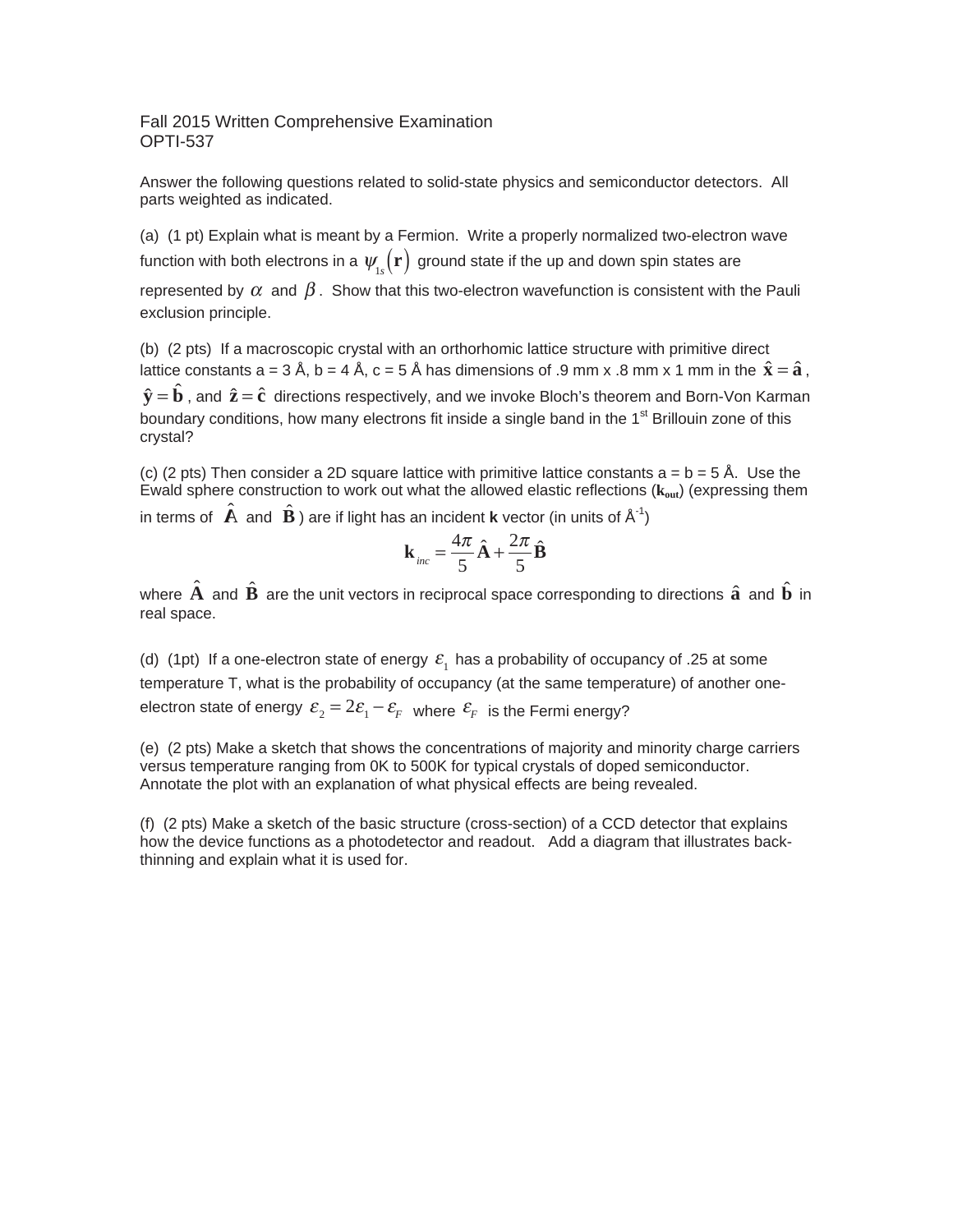### Fall 2015 Written Comprehensive Examination OPTI 537

∞

Consider imaging systems that are imaging coherent, monochromatic objects with wavelength  $\lambda$ . Fresnel diffraction for a system described by an ABCD matrix is given by:

$$
u_{out}(\vec{r}) = \frac{-i}{B\lambda} \int_{-\infty} d^2 r_0 u_{in}(\vec{r_0}) \exp\left(\frac{i\pi}{\lambda B} [A|\vec{r_0}|^2 + D|\vec{r}|^2 - 2\vec{r} \cdot \vec{r_0}] \right)
$$
 Eq (1)

where both  $\vec{r}$  and  $\vec{r_0}$  are 2 vectors in the x-y plane. (A selection of ABCD matrices is given in the table on the next page.)

- (a) (3 points) Show that Equation 1 above simplifies to standard Fresnel transform when considering free-space propagation.
- (b) (3 points) Now consider the simple imaging system below,



Write down the ABCD matrix for this system and describe how to use Equation 1 to describe the propagation of a field from the input plane to the output plane.

(c) (4 points) Finally, consider the following system where we have inserted a piece of glass with index of refraction *n* before the lens. The distance from the lens to the image plane remains *2f*. However the distances *D1*, *D2*, and *D3* no longer add up to *2f*. Compute the ABCD matrix for this system. What condition must be true for this imaging system to be equivalent (in ABCD matrix terms) to the system shown in part b)?

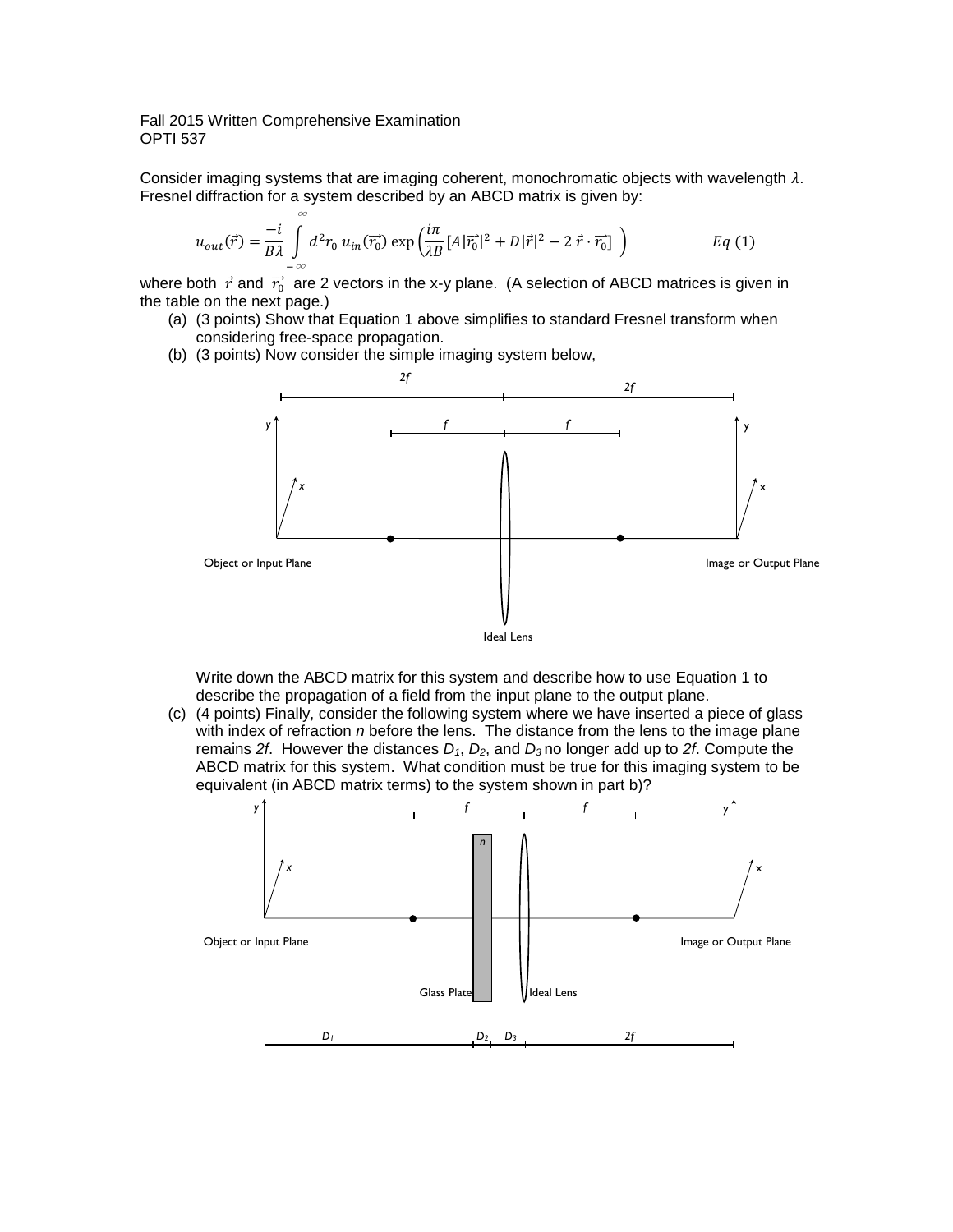### ABCD Matrics:

| Propagation in a medium of<br>constant refractive index |                              | $d = distance$ along optical axis                                |
|---------------------------------------------------------|------------------------------|------------------------------------------------------------------|
| Refraction at a flat interface                          | U<br>$n_{1}$<br>$n_{\Omega}$ | $n1$ = initial refractive index<br>$n2$ = final refractive index |
| Refraction by a thin lens                               |                              | $F =$ focal length (f > 0 means<br>convex lens)                  |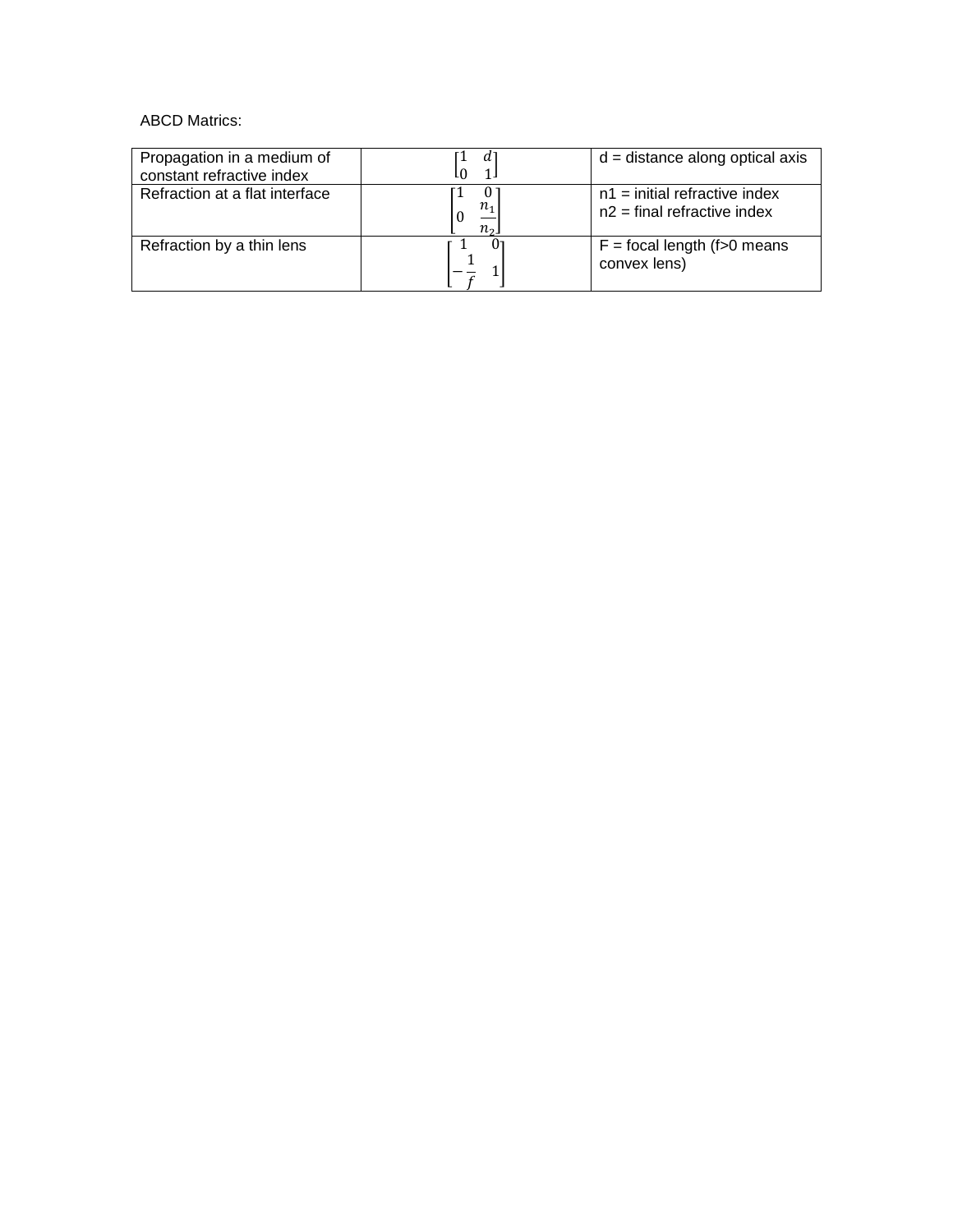In this problem we consider the electromagnetic field of a single mode of an optical cavity. The field has an optical frequency  $\omega$ . The state of the field is described in terms of photon number states  $|n\rangle$ , where n represents the number of photons in state  $|n\rangle$ . These states are eigenstates of the photon number operator  $\hat{N}$  such that  $\hat{N}|n\rangle = n|n\rangle$ , and therefore they are also eigenstates of the field Hamiltonian  $\hat{H} = \hbar \omega \hat{N} + \hbar \omega/2$ . Below, you will work with  $\hat{N}$  as well as the photon annihilation operator  $\hat{a}$ . Recall that  $\hat{a}|n\rangle = \sqrt{n} |n-1\rangle$  for  $n > 0$ , and  $\hat{a}|0\rangle = 0$ .

For the following questions, you will use a superposition of photon number states that is defined as

$$
|\psi\rangle=\frac{1}{2}|0\rangle+c|2\rangle+\frac{i}{2}|4\rangle,
$$

where  $c$  is a scalar.

 $(a - 1.5 \text{ pt})$  Specify a number for c so that  $|\psi\rangle$  is properly normalized. You will use this number for c in the remainder of this problem.

 $(b - 1 \text{ pt})$  Is  $|\psi\rangle$  an energy eigenstate of the field? Briefly justify your answer.

 $(c - 1$  pt) Suppose you could measure the number of photons in the field. Specify the probabilities of exactly measuring 0, 1, 2, 3, and 4 photons.

 $(d-1$  pt) Calculate  $\langle N \rangle$ , the expectation value for the number of photons in the field.

 $(e - 1 pt)$  Calculate  $\langle \hat{N}^2 \rangle$ .

 $(f - 1.5 \text{ pt})$  Calculate  $\Delta \hat{N}$ , the uncertainty in photon number.

 $(g - 1.5 \text{ pt})$  Suppose that exactly one photon is removed from the field, possibly by leaking through one of the cavity mirrors and then being measured with a detector. The new state of the field can be determined by acting on  $|\psi\rangle$  with the photon annihilation operator  $\hat{a}$ . Calculate  $\hat{a}|\psi\rangle$ , and then renormalize your answer. We will let this new state, when properly normalized, be called  $|\phi\rangle$ ; you are to use this new state in the remaining questions.

 $(h - 1 \text{ pt})$  Calculate  $\langle N \rangle$  for the state  $|\phi\rangle$ .

 $(i - 0.5 \text{ pt})$  What is the probability of measuring that there are exactly 2 photons in the state  $|\phi\rangle$ ?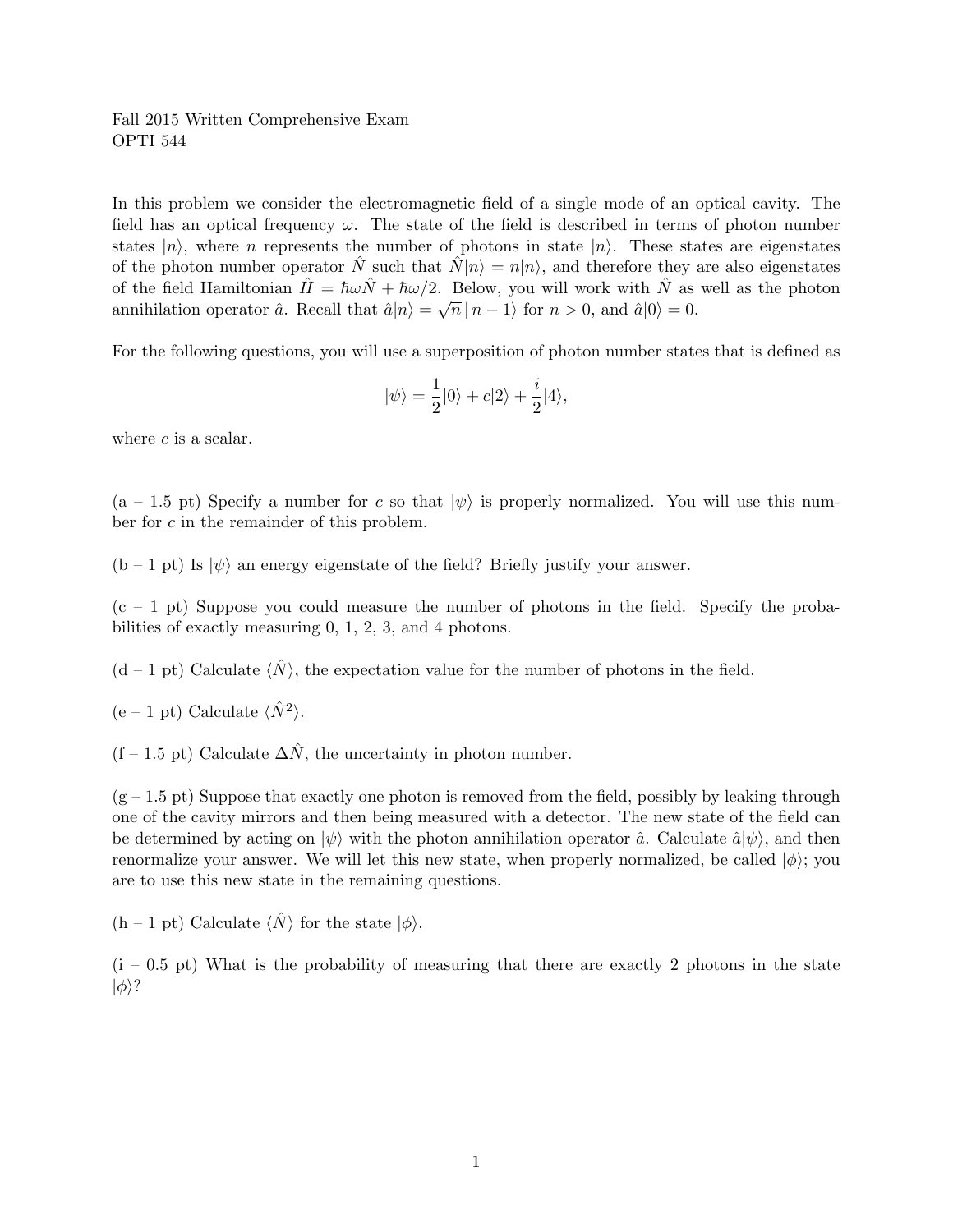Fall 2015 Comprehensive Exam 544

The Hamiltonian for an electron at rest in a uniform and constant magnetic field oriented along the  $\hat{z}$  axis  $(B_z)$  can be written as:

$$
\hat{H} = -\gamma B_z \hat{S}_z \tag{1}
$$

where  $\gamma$  is the gyromagnetic ratio. Suppose at time  $t = 0$  the electron is in the spin state:

$$
\chi = a_1 \left( \begin{array}{c} i \\ 2 \end{array} \right)
$$

This state vector is written in the basis of eigenstates of the  $\hat{S}_z$  operator.

**a.** (1 pt) Solve for the normalization coefficient  $a_1$ .

**b.** (1 pt) Write the 2x2 matrix associated with the  $\hat{S}_z$  operator.

c. (1 pt) What is the energy difference between the two energy eigenstates?

d. (1 pt) If a measurement of the angular momentum along the z direction is performed, what is the probability of measuring  $+\hbar/2$ ?

e. (1 pt) Write an expression for the *time dependent* state vector,  $\chi(t)$ .

f. (2 pts) Calculate the expectation value,  $\langle S_z \rangle$ , of the electron spin angular momentum along the  $z$  axis for all times  $t$ .

**g.** (3 pts) Calculate the expectation value,  $\langle S_x \rangle$ , of the electron spin angular momentum along the  $x$  axis for all times  $t$ .

Recall that:

$$
\hat{S}_x = \frac{\hbar}{2} \begin{pmatrix} 0 & 1\\ 1 & 0 \end{pmatrix} \tag{2}
$$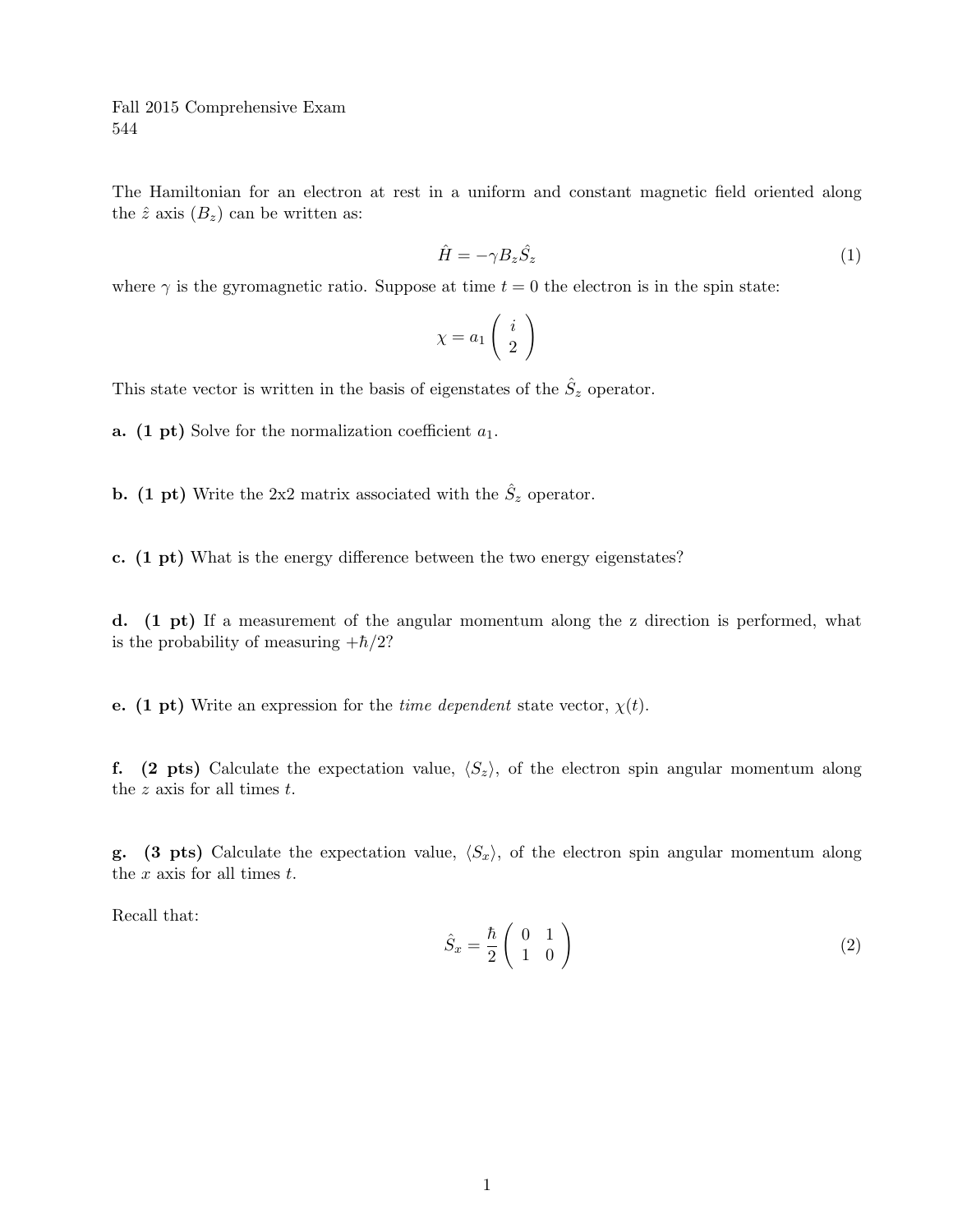There is no need for excessive formulae to answer the six parts of this question, you may simply state equations you feel are relevant.

(a - 1pt) Write down the ray transform that relates the incident ray vector  $\begin{pmatrix} x \\ x' \end{pmatrix}_i$  to the final ray vector  $\begin{pmatrix} x \\ x' \end{pmatrix}_f$  across a first-order optical system.

(b - 1pt) Prove that for an afocal or telescopic first-order optical system collimated rays at the input are converted into collimated rays at the output.

(c - 2pts) Using a sketch and accompanying words describe what is meant by the term Airy disk as applied to the problem of diffraction of a plane-wave field by a circular aperture.

(d - 2pts) Write down the equation of motion for the Lorentz electron oscillator model describing an atom in interaction with a light field and clearly identify the terms that incorporate the effects of any externally applied electric fields and Coulomb interactions.

(e - 2pts) Write down the general form of the  $(3 \times 3)$  matrix representation of the force constant tensor  $K_{ij}$  in the principal axes system for the cases of isotropic, uniaxial, and biaxial crystals.

 $(f - 1pt)$  In electro-optics a static electric field  $E_{DC}$  applied to a medium can be used to alter the refractive indices experienced by two orthogonal linear field polarization states, resulting in a refractive-index difference  $\Delta n(E_{DC})$ . Describe what distinguishes the electro-optical Pockels and Kerr effects in terms of the variation of  $\Delta n(E_{DC})$  with the applied static electric field.

(g - 1pt) Following on from part (f), is it possible to observe the Pockels effect in an isotropic medium?